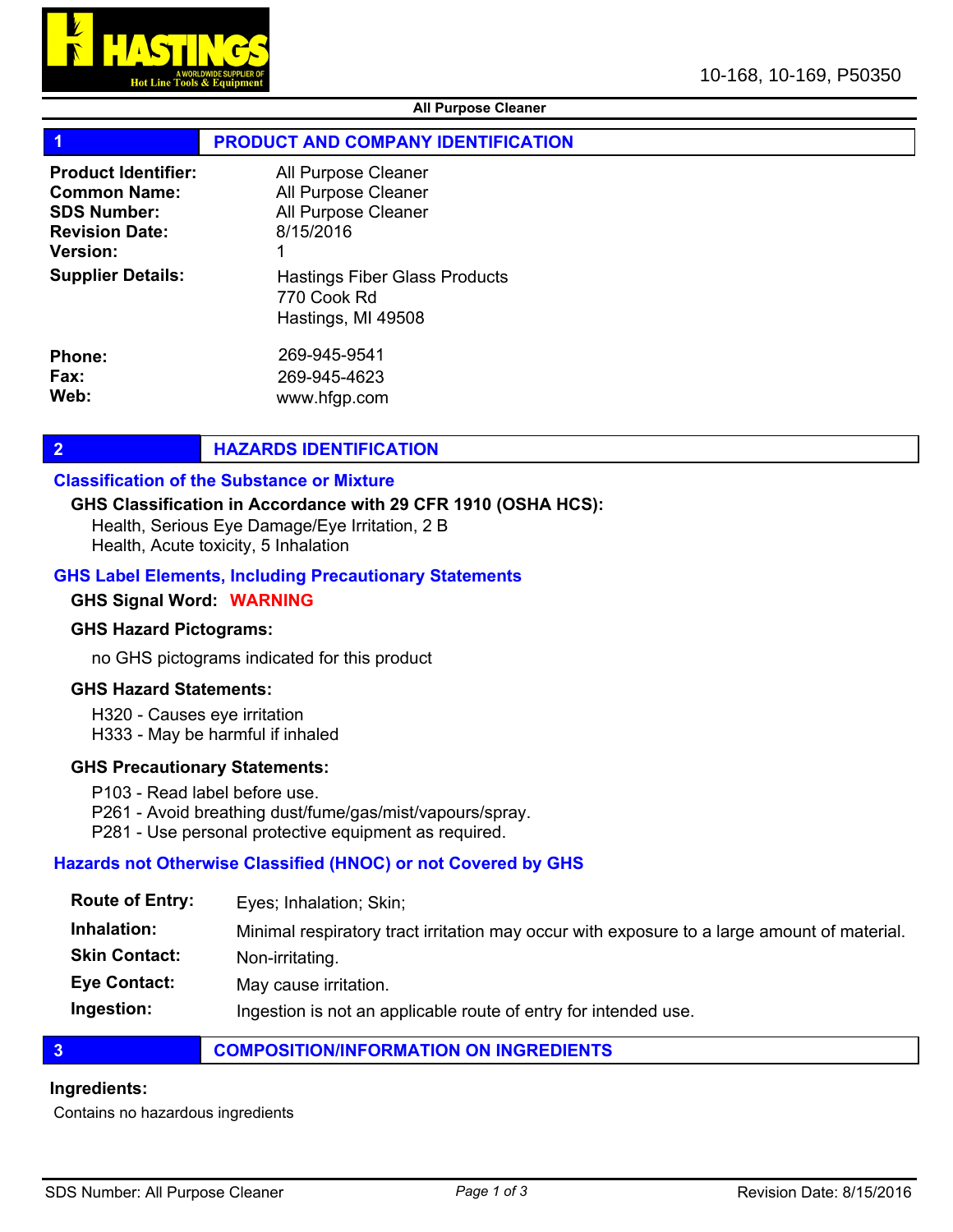# 4 FIRST AID MEASURES

If symptoms develop, move victim to fresh air. If symptoms persist, obtain medical attention. Inhalation:

Promptly flush skin with water until all chemical is removed. Skin Contact:

Flush eyes with large amounts of water, lifting eyelids occasionally to facilitate irrigation. Seek mediacl attention if symptoms develop. Eye Contact:

Do not induce vomiting unless directed to do so by medical personnel. If conscious, drink large quantities of water. If vomiting does occur administer additional fluid. Never give anything by mouth to a victim who is unconscious or is convulsing. Get medical attention. Ingestion:

| <b>FIRE FIGHTING MEASURES</b> |
|-------------------------------|
|-------------------------------|

Flammability: Not flammable Flash Point: N/A

# **6 ACCIDENTAL RELEASE MEASURES**

Product can be flushed to sanitary sewer

|                              | <b>HANDLING AND STORAGE</b>                                                                                                                 |
|------------------------------|---------------------------------------------------------------------------------------------------------------------------------------------|
| <b>Handling Precautions:</b> | Avoid breathing vapors or mist. Avoid contact with eyes, skin, or clothing. Handle with<br>care and avoid spillage on the floor (slippage). |
| <b>Storage Requirements:</b> | Keep container closed when not in use.                                                                                                      |

| - 8                                                                      | <b>EXPOSURE CONTROLS/PERSONAL PROTECTION</b>                         |  |
|--------------------------------------------------------------------------|----------------------------------------------------------------------|--|
| <b>Engineering Controls:</b><br><b>Personal Protective</b><br>Equipment: | Use mechanical (general) ventilation.<br>HMIS PP, A   Safety Glasses |  |

N/A

| 9                                 |              | PHYSICAL AND CHEMICAL PROPERTIES |                                |                   |
|-----------------------------------|--------------|----------------------------------|--------------------------------|-------------------|
| Appearance:                       | clear liquid |                                  |                                |                   |
| <b>Odor Threshold:</b>            | N/A          |                                  | Odor:                          | mild              |
| Spec Grav./Density: 1.004         |              |                                  | Solubility:                    | complete in water |
| <b>Viscosity:</b>                 | N/A          |                                  | Freezing/Melting Pt.: N/A      |                   |
| <b>Boiling Point:</b>             | N/A          |                                  | <b>Flash Point:</b>            | N/A               |
| <b>Partition Coefficient: N/A</b> |              |                                  | <b>Vapor Density:</b>          | N/A               |
| <b>Vapor Pressure:</b>            | N/A          |                                  | <b>Auto-Ignition Temp: N/A</b> |                   |
| pH:                               | $7.5 - 8.0$  |                                  | UFL/LFL:                       | N/A               |
| Evap. Rate:                       | N/A          |                                  |                                |                   |
| Decomp Temp:                      | N/A          |                                  |                                |                   |